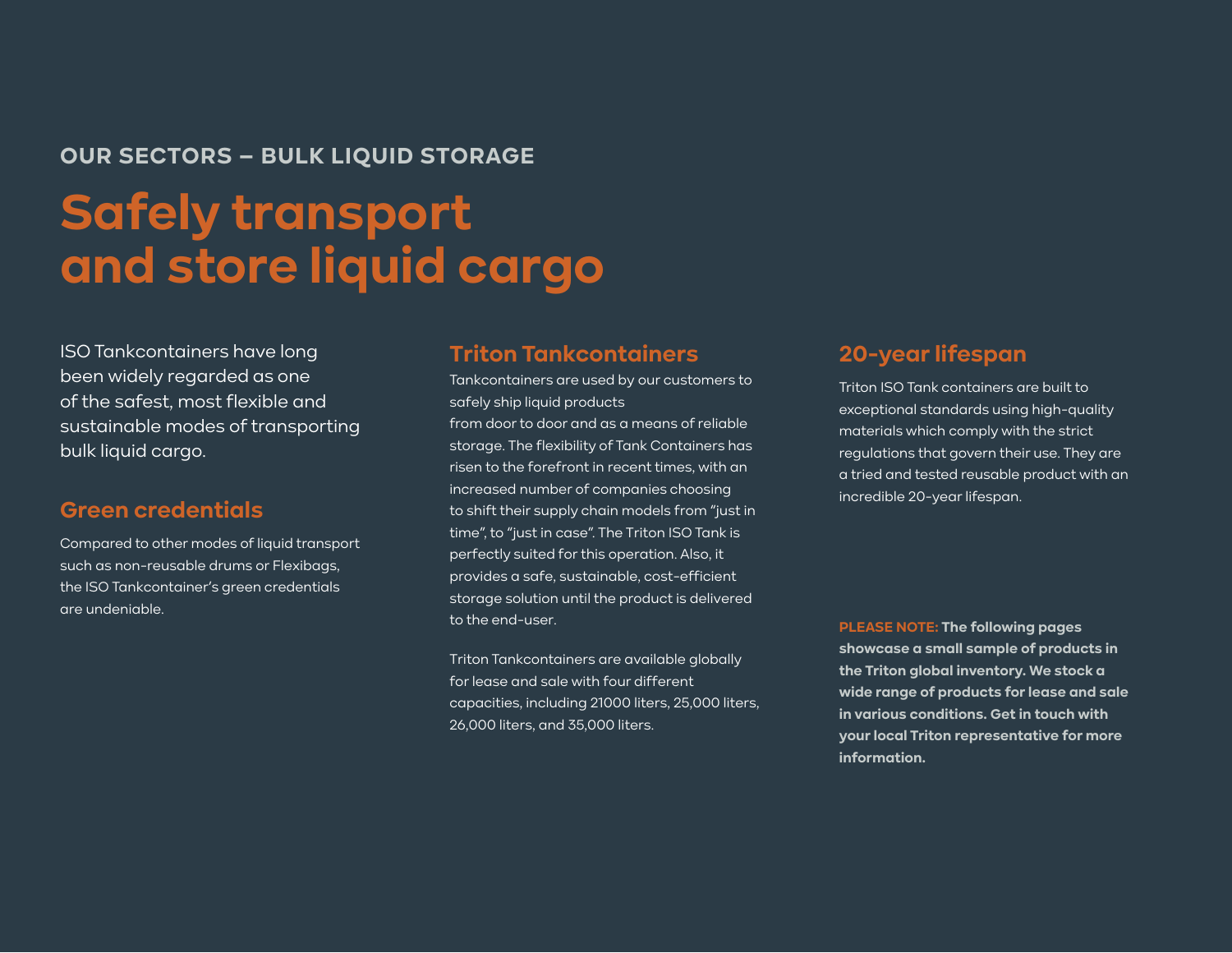



Available via Triton's global network of supply locations.

## ISO Fluid Tankcontainer



#### **FEATURES**

- UN portable tank: Type T11 and T14 available
- Capacities ranging from 21000l to 35000l
- Approved for ADR/RID/ IMDG transportation
- Suitable for the carriage of most bulk liquids
- General specs include a high quality stainless steel tank barrel
- Full frame type design with B-style walkway
- Internationally recognized fittings
- Insulation with steam heating capability
- Rigorous quality control of our 3rd party production facilities
- Backed up by Triton's global network of supply locations and dedicated leasing and support teams
- Available globally
- Flexible lease terms to meet your company needs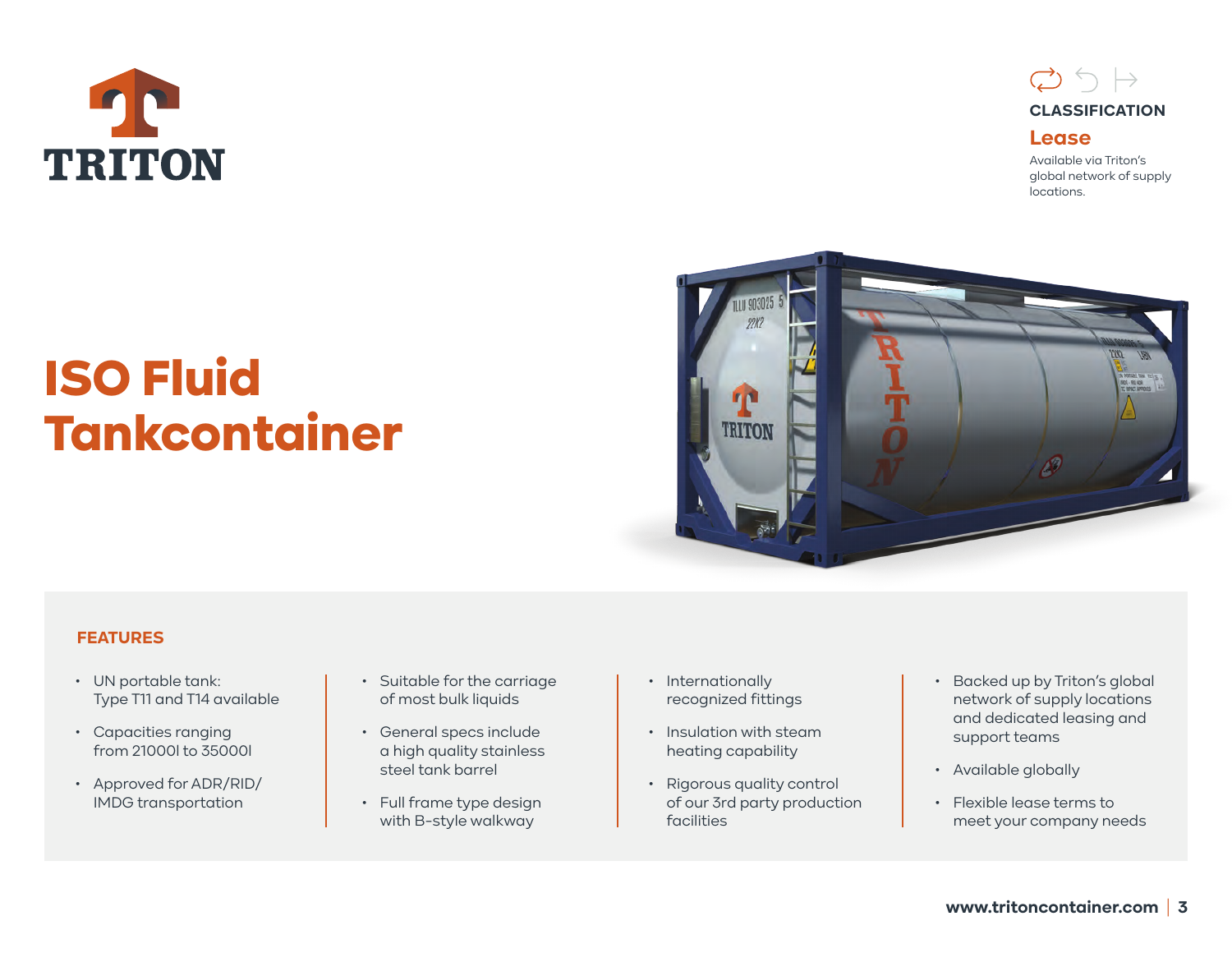





#### **DIMENSIONS (METRIC/IMPERIAL) OPTIONS**

#### **FRAME DIMENSIONS** (20' Equivalent)

| Length        | $6,058$ mm | 19' 10.5" |
|---------------|------------|-----------|
| <b>Width</b>  | 2,438 mm   | 8'00''    |
| <b>Height</b> | 2,591 mm   | 8'6.0''   |

#### **WEIGHT, PRESSURE & TEMPERATURE**

| <b>Maximum Gross Weight</b>               | 36,000 kg                           |
|-------------------------------------------|-------------------------------------|
| <b>Tare Weight</b>                        | 3,710 kg                            |
| <b>Payload</b>                            | 32,290 kg                           |
| <b>Maximum Allowable Working Pressure</b> | 4.00 bar                            |
| <b>Design Temperature</b> (frame & tank)  | $-40^{\circ}$ C to $+130^{\circ}$ C |

#### **AVAILABLE ISO TANKS T11 TYPES**

| 20ft             | 21,000 litre |
|------------------|--------------|
| 20 <sup>ft</sup> | 25,000 litre |
| 20 <sup>ft</sup> | 26,000 litre |

#### **AVAILABLE NON-ISO T11 TYPES**

| 7.82m Swap Body | 35,000 litre |
|-----------------|--------------|
|                 |              |

**NOTE:** The dimensions and door openings of all containers correspond to ISO standards.

However, due to production tolerances, a difference in measurement is possible.

**DISCLAIMER:** Every effort is made to ensure this information is accurate, however Triton does not assume any liability for the accuracy of the information and content provided in marketing or information materials, or for the consequences resulting from using the information and content provided. Triton does not guarantee or claim that said information and content is exhaustive. Claims as to the exhaustive nature of said information and content are excluded. The information and content is only provided for advertising purposes and is non-binding. No explicit or implied warranties or guarantees are made. The container displayed only represents a sample of the entire fleet.

The following items are registered or unregistered service marks in the United States and/or foreign jurisdictions pursuant to applicable intellectual property law and are the property of Triton International Limited and its subsidiaries: Triton® and TAL®.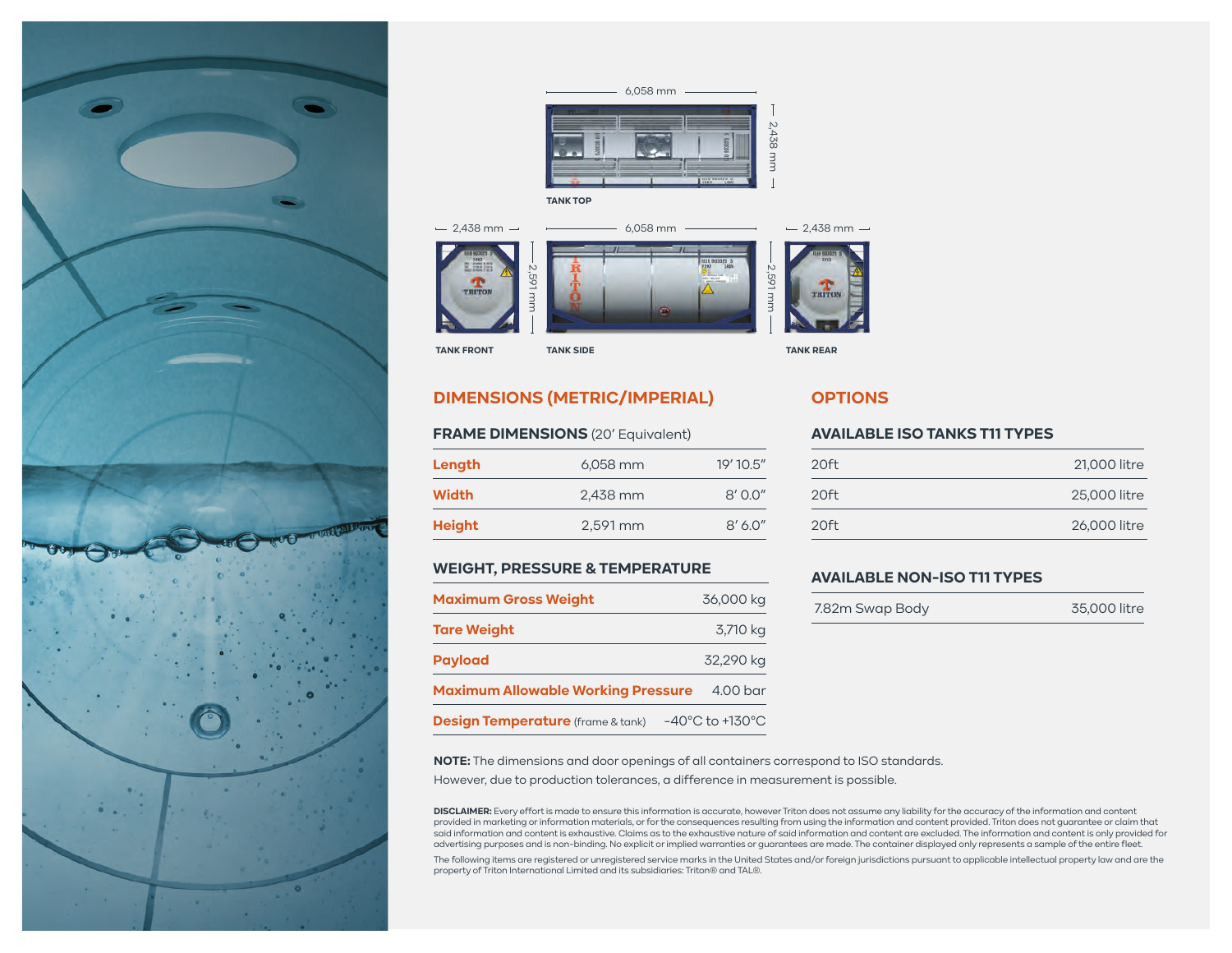



global network of supply locations.

## Used ISO Fluid Tankcontainer



#### **FEATURES**

- UN Portable Tank: Type T11 and T14
- Capacities ranging from 21000l to 35000l
- Approved for ADR/RID/ IMDG transportation
- Suitable for the carriage of most bulk liquids
- General specs include a high quality stainless steel tank barrel
- Full frame type design with B-style walkway
- Internationally recognized fittings
- Insulation with steam heating capability
- Rigorous quality control of our 3rd party production facilities
- Backed up by Triton's global network of supply locations and dedicated sales and support teams
- Available globally in all hub locations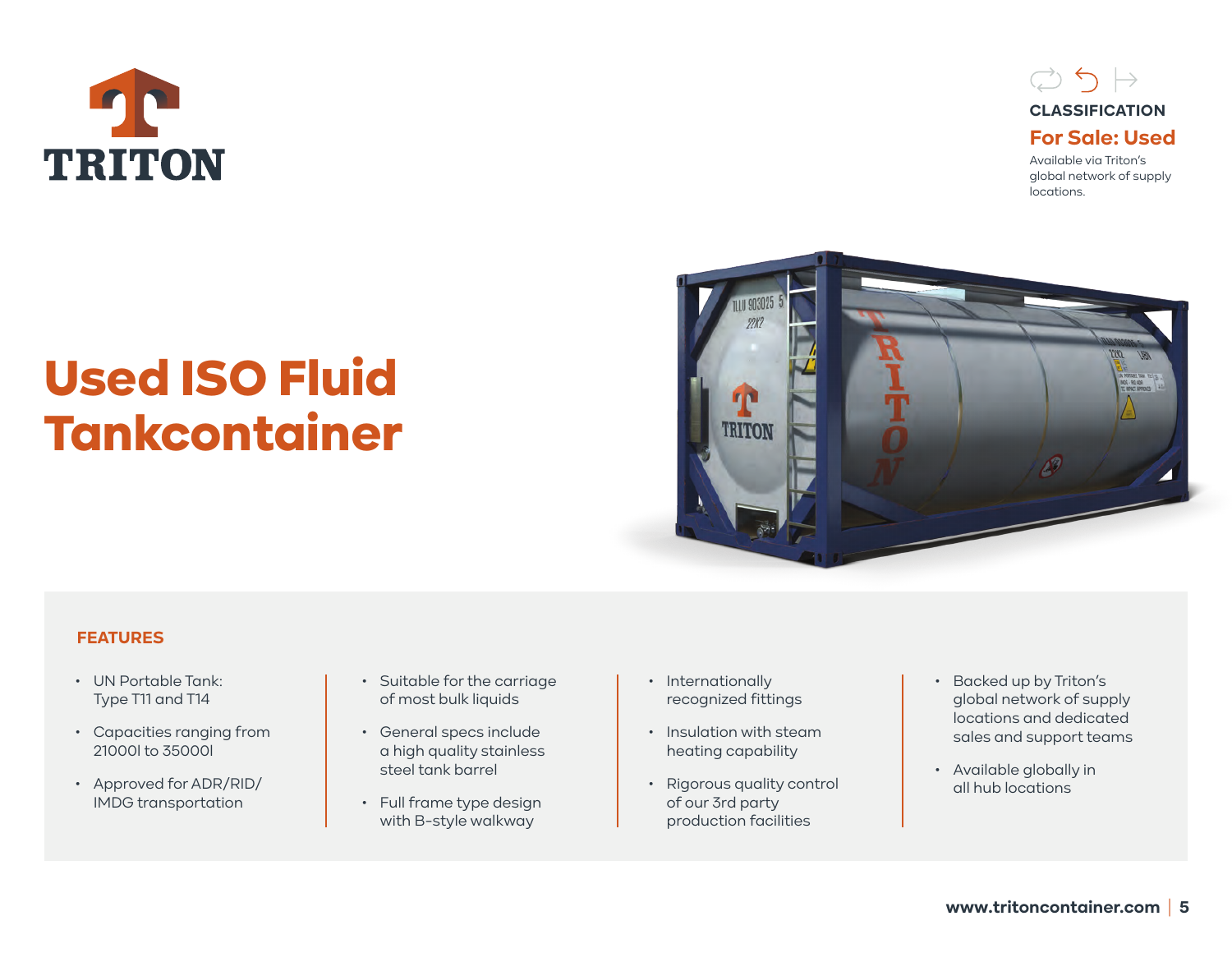





#### **DIMENSIONS (METRIC/IMPERIAL) OPTIONS**

#### **FRAME DIMENSIONS** (20' Equivalent)

| Length        | $6,058$ mm | 19'10.5'' |
|---------------|------------|-----------|
| <b>Width</b>  | 2,438 mm   | 8'00''    |
| <b>Height</b> | 2,591 mm   | 8'6.0''   |

#### **WEIGHT, PRESSURE & TEMPERATURE**

| <b>Maximum Gross Weight</b>               | 36,000 kg                           |
|-------------------------------------------|-------------------------------------|
| <b>Tare Weight</b>                        | 3,500-3,910 kg                      |
| <b>Payload</b>                            | 32,090-32,500 kg                    |
| <b>Maximum Allowable Working Pressure</b> | 4.00 bar                            |
| <b>Design Temperature</b> (frame & tank)  | $-40^{\circ}$ C to $+130^{\circ}$ C |

#### **AVAILABLE ISO TANKS T11 TYPES**

| 20ft | 21,000 litre |
|------|--------------|
| 20ft | 25,000 litre |
| 20ft | 26,000 litre |

#### **AVAILABLE NON-ISO T11 TYPES**

| 7.82m Swap Body | 35,000 litre |
|-----------------|--------------|
|                 |              |

**NOTE:** The dimensions and door openings of all containers correspond to ISO standards.

However, due to production tolerances, a difference in measurement is possible.

**DISCLAIMER:** Every effort is made to ensure this information is accurate, however Triton does not assume any liability for the accuracy of the information and content provided in marketing or information materials, or for the consequences resulting from using the information and content provided. Triton does not guarantee or claim that said information and content is exhaustive. Claims as to the exhaustive nature of said information and content are excluded. The information and content is only provided for advertising purposes and is non-binding. No explicit or implied warranties or guarantees are made. The container displayed only represents a sample of the entire fleet.

The following items are registered or unregistered service marks in the United States and/or foreign jurisdictions pursuant to applicable intellectual property law and are the property of Triton International Limited and its subsidiaries: Triton® and TAL®.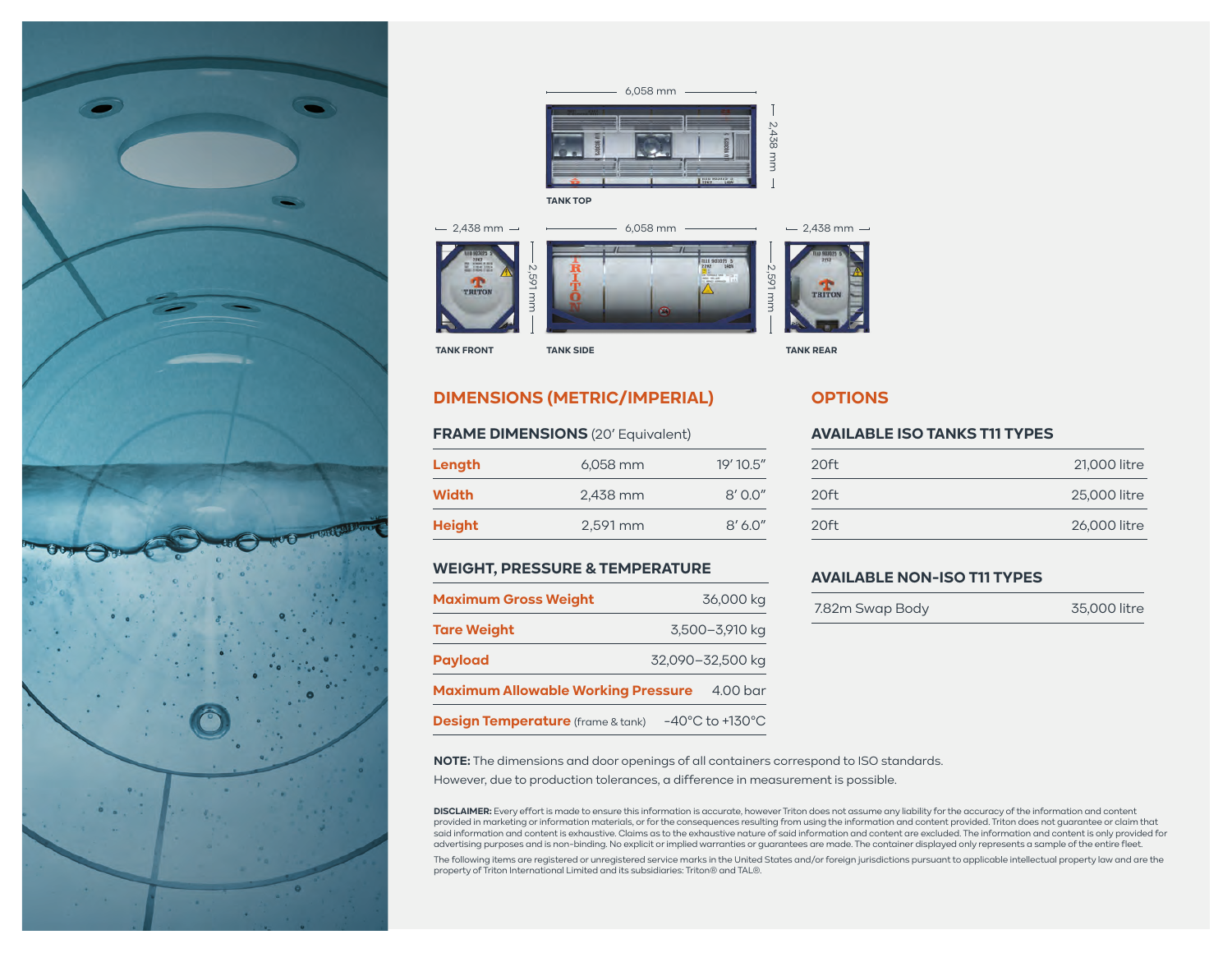### **HERE. THERE. EVERYWHERE**

# **We supply the world**

Triton is the largest lessor of intermodal containers in the world with over 7 million TEU of containers. Our services are available in 89 countries around the globe. So, no matter where you need containers, we'll have them nearby. To find your nearest Triton Container Sales manager visit www.tritoncontainer.com.



**Global inventory of cargoworthy containers for lease and sale.**



**Unrivaled container supply at competitive prices.** 

**Outstanding and highly responsive customer services.** 



**Global network of 20 offices and 3 independent agencies across 16 countries.** 



**Equipment built to the highest quality.**



**Our size, strength and reliability make us the go-to supplier of intermodal shipping containers.**